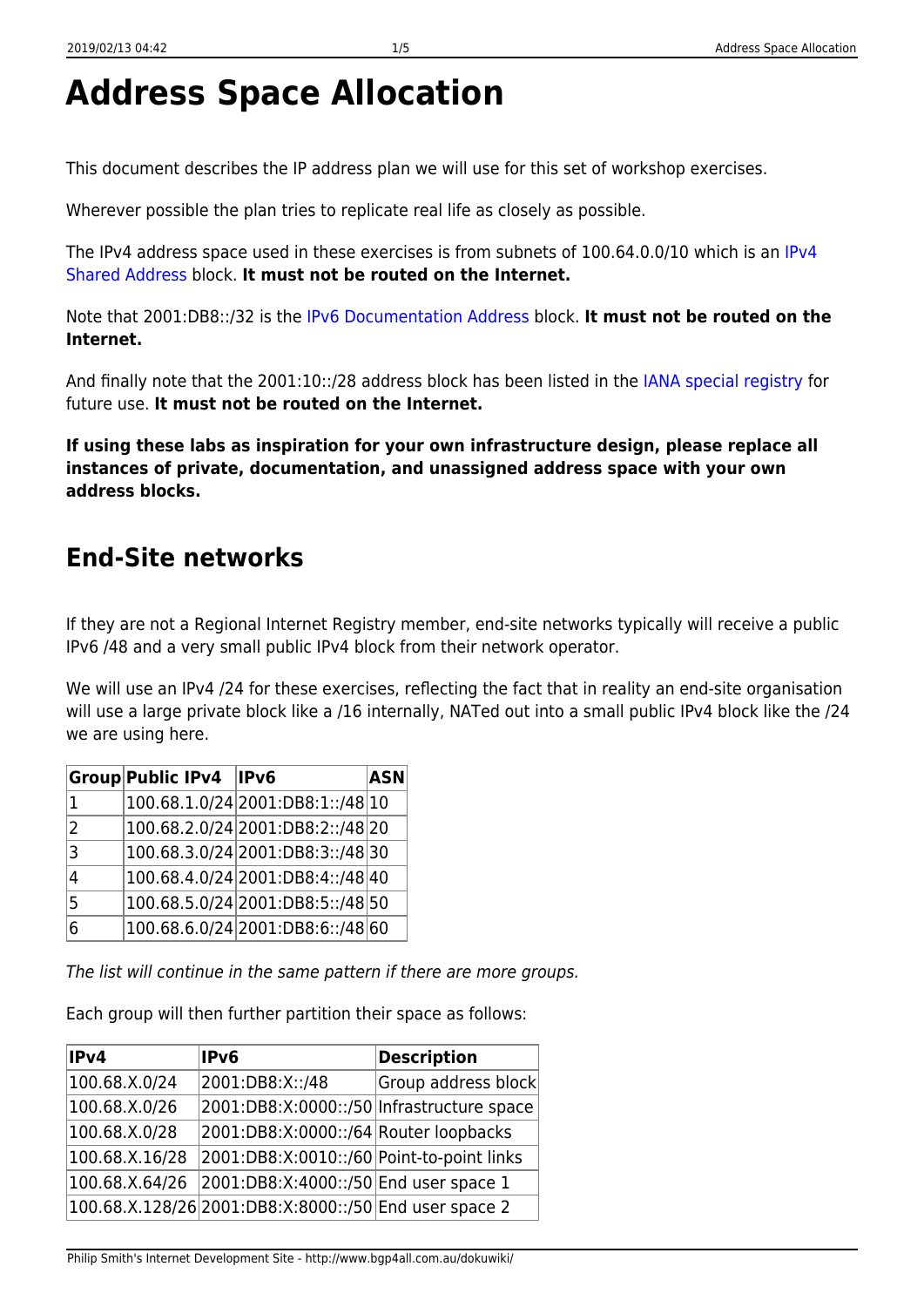| IPv4 | lPv6                                                  | Description |
|------|-------------------------------------------------------|-------------|
|      | 100.68.X.192/26 2001:DB8:X:C000::/50 End user space 3 |             |

Where X is your group number  $(1,2,3...)$ .

Prefixes for point-to-point links will be of length /30 for IPv4 and /127 for IPv6 (we will adopt the recommendations of [RFC6164](https://tools.ietf.org/html/rfc6164) for IPv6 inter-router links where we reserve a /64 for the link but subnet it as a /127):

| IP <sub>v</sub> 4 | IPv6                                                           | <b>Description</b> |
|-------------------|----------------------------------------------------------------|--------------------|
|                   | 100.68.X.16/30 2001:DB8:X:10::/127 P2P CX $\leftrightarrow$ BX |                    |
|                   | 100.68.X.20/30 2001:DB8:X:11::/127 P2P CX ↔ PX                 |                    |
|                   | 100.68.X.24/30 2001:DB8:X:12::/127 P2P CX ↔ AX                 |                    |
|                   | 100.68.X.32/30 2001:DB8:X:20::/127 P2P AX ↔ CustX              |                    |

Router loopback address subnet masks will be /32 for IPv4 and /128 for IPv6:

| IPv4 | IPv6                                            | <b>Description</b> |
|------|-------------------------------------------------|--------------------|
|      | $ 100.68.X.1/32 2001:DB8.X::1/128 BX Loopback $ |                    |
|      | $ 100.68.X.2/32 2001:DB8.X::2/128 CX Loopback $ |                    |
|      | 100.68.X.3/32 2001:DB8:X::3/128 PX Loopback     |                    |
|      | $ 100.68.X.4/32 2001:DB8.X::4/128 AX Loopback $ |                    |

Note that the convention used here assigns the beginning of the IPv4 and IPv6 address space for use for infrastructure. This is generally a matter of choice: some network operators use the beginning of the space, others use the end of the space.

## **Transit Providers**

Commercial network operators receive at minimum an IPv6 /32 from their regional internet registry. IPv4 allocations can range upwards from /22. We will use an IPv4 /16 for our exercises.

| <b>Transit Provider IPv4</b> |                                 | lPv6 | <b>ASN</b> |
|------------------------------|---------------------------------|------|------------|
|                              | 100.121.0.0/16 2001:18::/32 121 |      |            |
|                              | 100.122.0.0/16 2001:19::/32 122 |      |            |

The point-to-point link addresses from Transit Providers 1 and 2 to the End-sites are listed next. Note that the Transit Providers will get the low address, and the end-site gets the high address in the subnet.

| Group IPv4     | IPv6                              |
|----------------|-----------------------------------|
| 1              | 100.121.1.0/30 2001:18:0:10::/127 |
| $\overline{2}$ | 100.121.1.4/30 2001:18:0:11::/127 |
| 3              | 100.121.1.8/30 2001:18:0:12::/127 |
| 4              | 100.122.1.0/30 2001:19:0:10::/127 |
| 5              | 100.122.1.4/30 2001:19:0:11::/127 |
| 6              | 100.122.1.8/30 2001:19:0:12::/127 |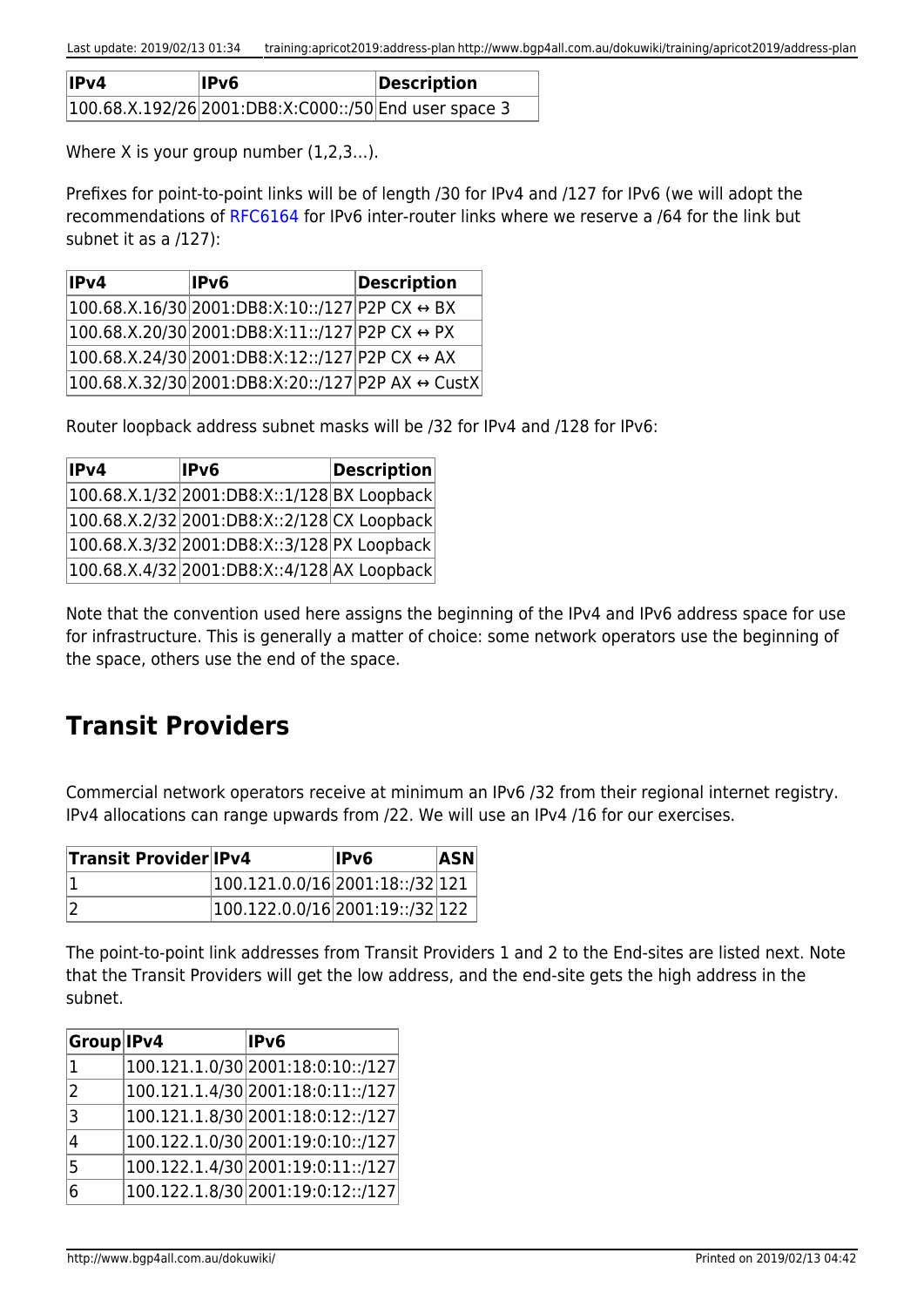**Note:** The numbering started at the second /24 for the IPv4 point-to-point links to "end customers". The first /24 is kept for number infrastructure within the ISP, for example: loopbacks, internal point-topoint links, etc. The same applies to IPv6, where the first sixteen /64s were kept for loopbacks (the first /64) and internal point-to-point links (the next fifteen /64s).

The address for the point to point link between Regional ISP 1 and Regional ISP 2 is given in this table:

| Link                                                     | IPv4 | IPv6 |
|----------------------------------------------------------|------|------|
| Transit 1 to Transit 2 100.121.0.0/30 2001:18:0:0:: /127 |      |      |

### **Diagram**

The following diagram shows the address plan as implemented in the lab topology.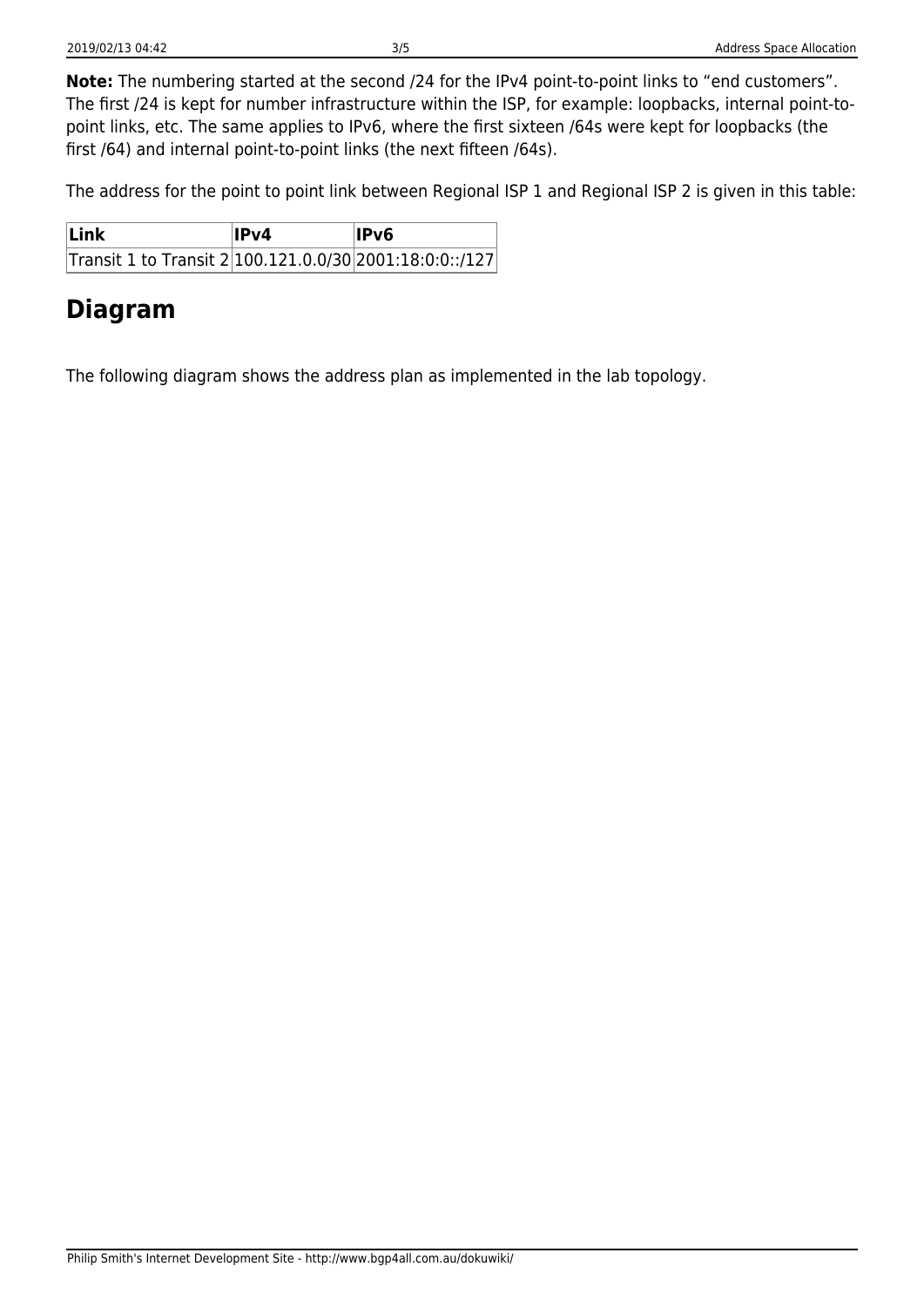